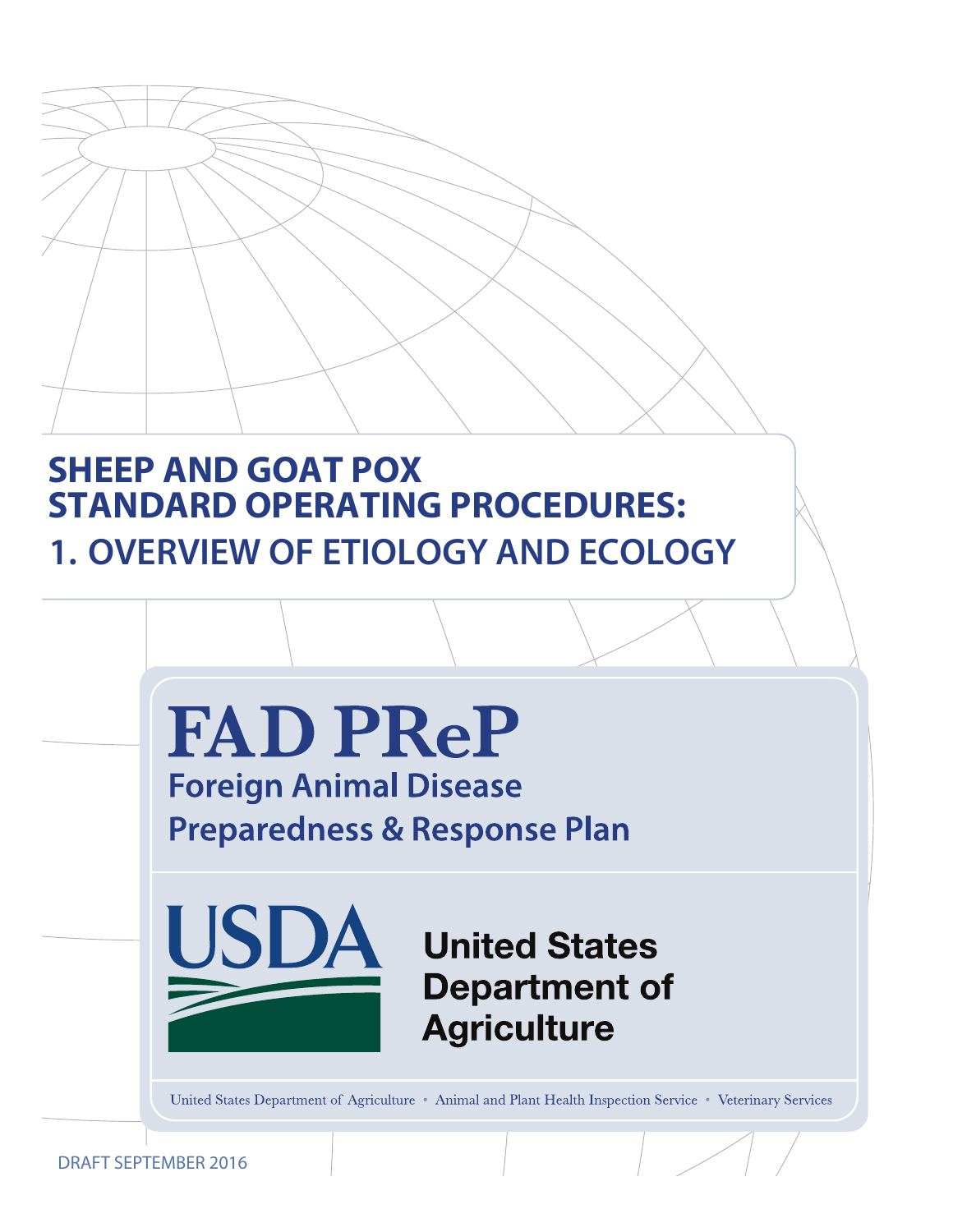| File name: | SPPV GTPV FAD PREP E&E                               |                             |
|------------|------------------------------------------------------|-----------------------------|
|            | Lead section: Preparedness and Incident Coordination | Version number: Draft 1.0   |
|            | Effective date: September 2016                       | Review date: September 2018 |

The Foreign Animal Disease Preparedness and Response Plan (FAD PReP) Standard Operating Procedures (SOPs) provide operational guidance for responding to an animal health emergency in the United States.

These draft SOPs are under ongoing review. This document was last updated in **September 2016**. Please send questions or comments to:

National Preparedness and Incident Coordination Center Veterinary Services Animal and Plant Health Inspection Service U.S. Department of Agriculture 4700 River Road, Unit 41 Riverdale, Maryland 20737 Fax: (301) 734-7817 E-mail: [FAD.PReP.Comments@aphis.usda.gov](mailto:FAD.PReP.Comments@aphis.usda.gov)

While best efforts have been used in developing and preparing the FAD PReP SOPs, the U.S. Government, U.S. Department of Agriculture (USDA), and the Animal and Plant Health Inspection Service and other parties, such as employees and contractors contributing to this document, neither warrant nor assume any legal liability or responsibility for the accuracy, completeness, or usefulness of any information or procedure disclosed. The primary purpose of these FAD PReP SOPs is to provide operational guidance to those government officials responding to a foreign animal disease outbreak. It is only posted for public access as a reference.

The FAD PReP SOPs may refer to links to various other Federal and State agencies and private organizations. These links are maintained solely for the user's information and convenience. If you link to such site, please be aware that you are then subject to the policies of that site. In addition, please note that USDA does not control and cannot guarantee the relevance, timeliness, or accuracy of these outside materials. Further, the inclusion of links or pointers to particular items in hypertext is not intended to reflect their importance, nor is it intended to constitute approval or endorsement of any views expressed, or products or services offered, on these outside websites, or the organizations sponsoring the websites.

Trade names are used solely for the purpose of providing specific information. Mention of a trade name does not constitute a guarantee or warranty of the product by USDA or an endorsement over other products not mentioned.

USDA prohibits discrimination in all its programs and activities on the basis of race, color, national origin, sex, religion, age, disability, political beliefs, sexual orientation, or marital or family status. (Not all prohibited bases apply to all programs.) Persons with disabilities who require alternative means for communication of program information (Braille, large print, audiotape, etc.) should contact USDA's TARGET Center at (202) 720-2600 (voice and telecommunications device for the deaf [TDD]).

To file a complaint of discrimination, write USDA, Director, Office of Civil Rights, Room 326-W, Whitten Building, 1400 Independence Avenue SW, Washington, DC 20250-9410 or call (202) 720-5964 (voice and TDD). USDA is an equal opportunity provider and employer.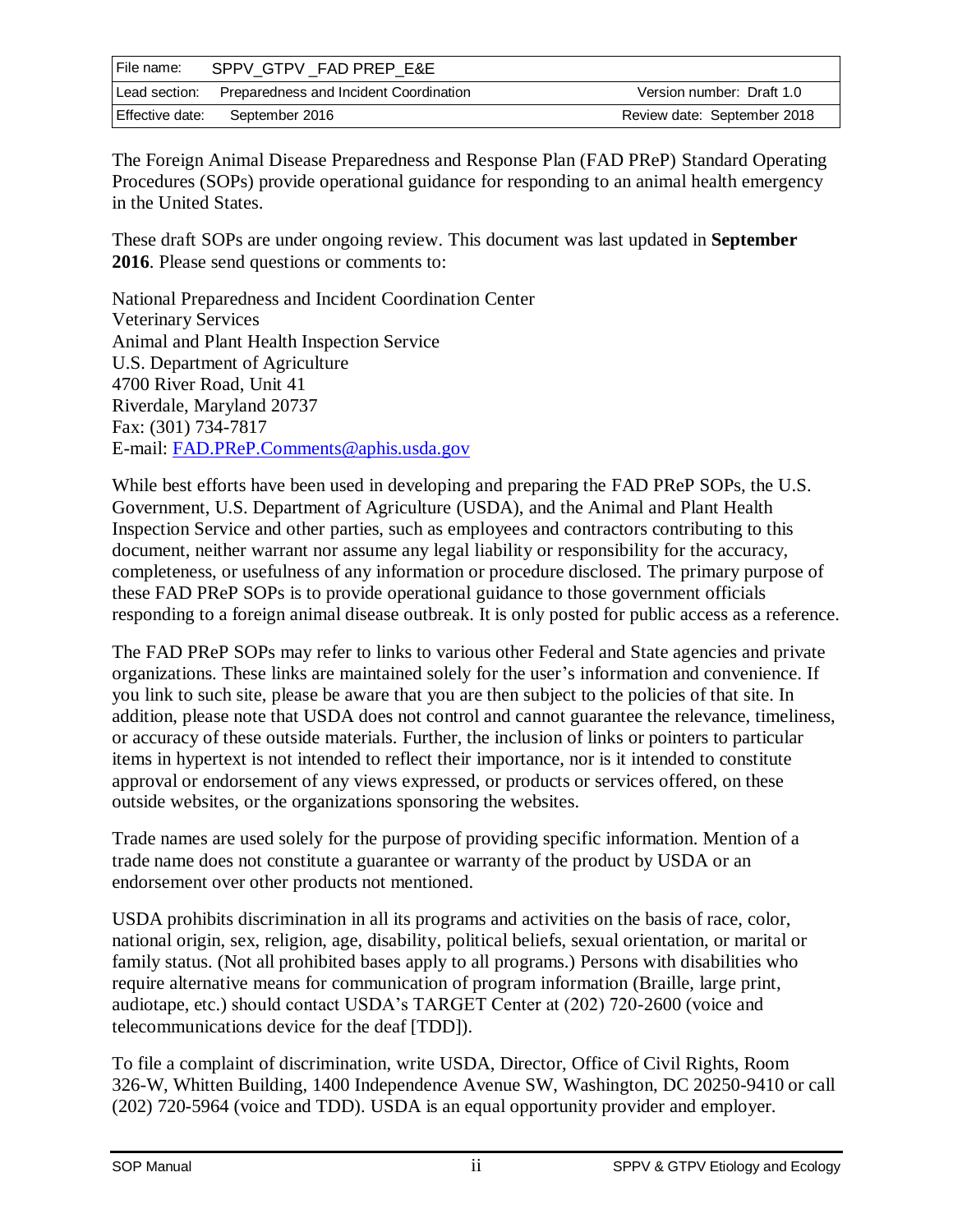# **Contents**

| 1.1 |                                                                          |  |
|-----|--------------------------------------------------------------------------|--|
|     |                                                                          |  |
| 1.2 |                                                                          |  |
| 1.3 |                                                                          |  |
| 1.4 |                                                                          |  |
|     |                                                                          |  |
|     |                                                                          |  |
| 1.5 |                                                                          |  |
|     |                                                                          |  |
|     |                                                                          |  |
|     | 1.5.3 Introduction and Transmission of Sheep Pox and Goat Pox Virus  1-3 |  |
|     |                                                                          |  |
|     |                                                                          |  |
|     |                                                                          |  |
|     |                                                                          |  |
|     |                                                                          |  |
|     |                                                                          |  |
|     |                                                                          |  |
| 1.6 |                                                                          |  |
| 1.7 |                                                                          |  |
| 1.8 |                                                                          |  |
|     |                                                                          |  |
|     |                                                                          |  |

## Figure

|--|--|--|--|--|--|--|--|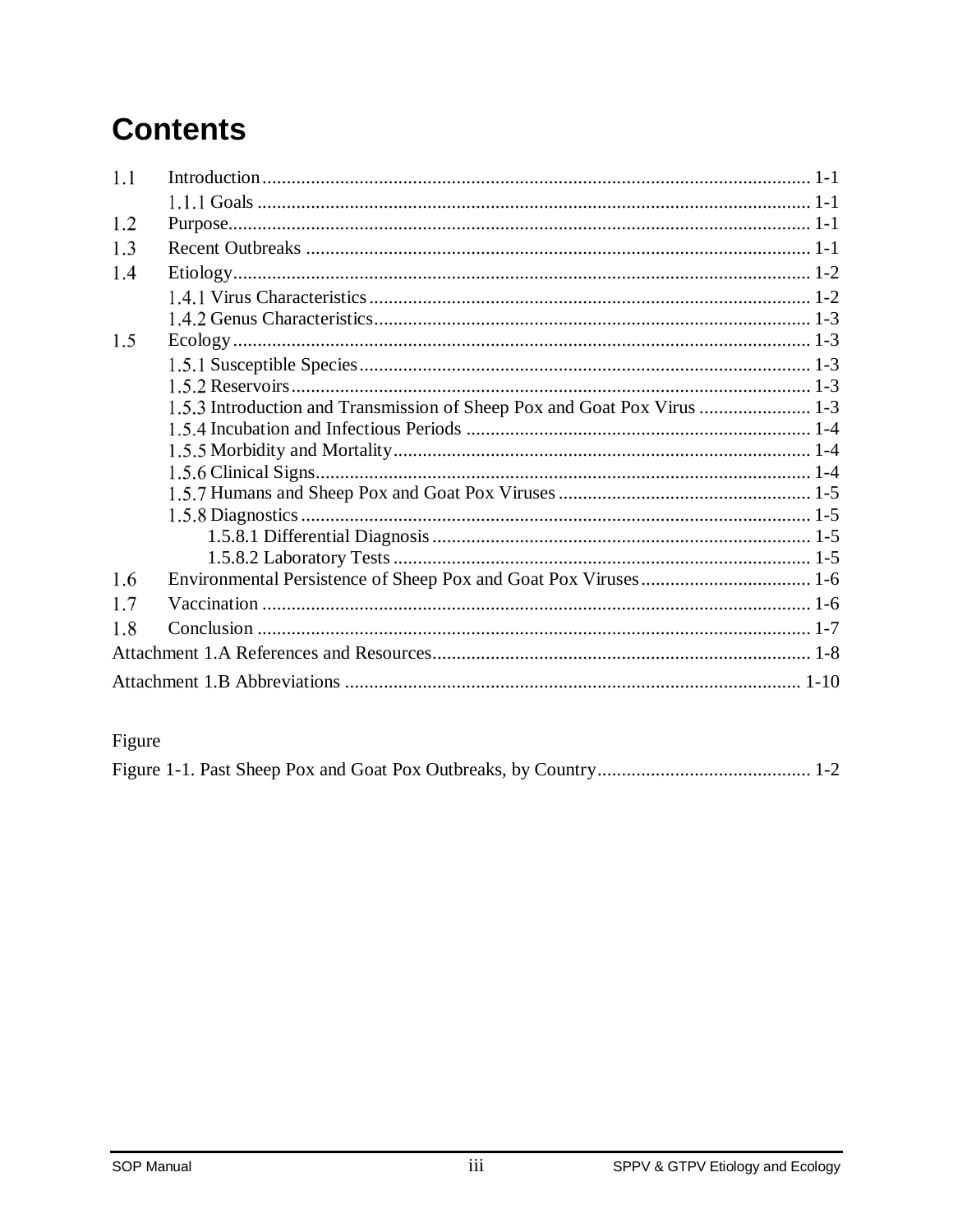## **Sheep Pox and Goat Pox Etiology and Ecology Quick Summary**

#### Disease

Sheep pox and goat pox.

#### Mortality and Morbidity

Varies with animal breed. Morbidity can range from 1–100 percent. Mortality is often less than 10 percent but can reach 100 percent in the young and those without immunity.

Susceptible Species

Small ruminants.

Zoonotic Potential (yes/no)? No.

Reservoir No known wild reservoir.

#### **Transmission**

Typically close contact. Inhalation is the most common transmission pathway. The viruses may also enter through broken skin or through mucous membranes.

#### Persistence in the Environment

Susceptible to sunlight. Survives freeze–thaw cycles, but infectivity may be reduced.

#### Animal Products and By-Products

Remain viable in wool/hair and dry scabs on skin for up to 3 months. Persist in shaded pens with organic matter for as long as 6 months.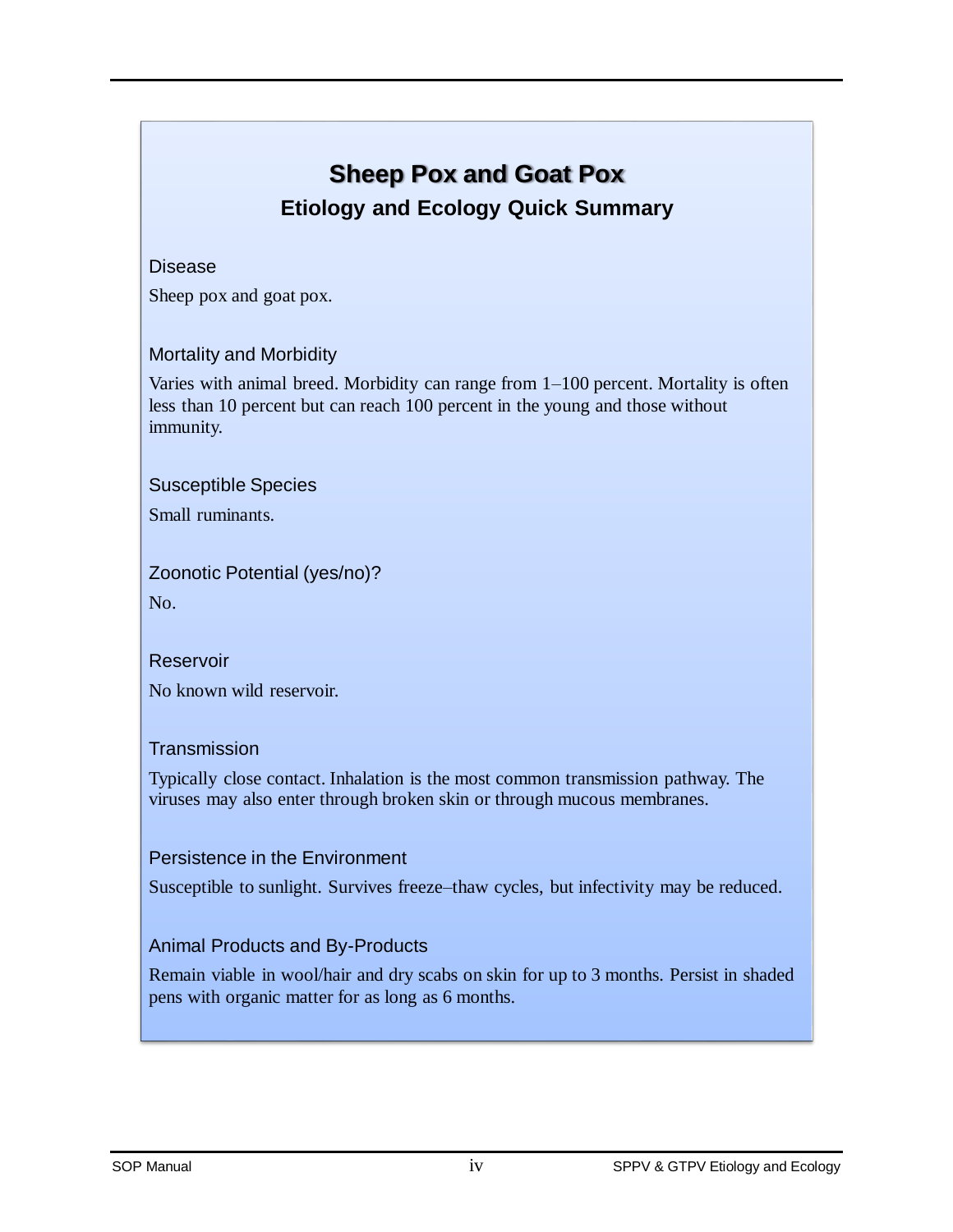#### <span id="page-4-0"></span> $1.1$ **Introduction**

Sheep pox and goat pox are infectious viral diseases that affect small ruminants. These diseases are caused by the sheep pox virus (SPPV) and goat pox virus  $(GTPV)^1$ . Clinical signs can include fever, nodules and papules, vesicles, internal lesions (particularly in the lungs), and death. <sup>2</sup> The clinical signs of SPPV and GTPV infection are often mild in endemic areas with indigenous animals. Newly introduced individuals may experience high mortality rates. These diseases have the potential cause significant economic consequences due to decreased milk, mutton, and wool production along with lower quality hides. Naïve animals exposed to SPPV and/or GTPV are highly susceptible due to the lack of immunity; an SPPV and GTPV introduction is concerning due to the potential for severe clinical signs and high mortality rates. 3,4

SPPV and GTPV are considered endemic viruses in Africa, India, parts of Asia, and Middle Eastern countries including Egypt, Turkey, Iraq, Iran, and Afghanistan.<sup>5</sup>

### <span id="page-4-1"></span>1.1.1 Goals

As a preparedness goal, the Animal and Plant Health Inspection Service (APHIS) will provide etiology and ecology summaries for sheep pox and goat pox and update these summaries at regular intervals.

As a response goal, the Unified Command and stakeholders will have a common set of etiology and ecology definitions and descriptions, to ensure proper understanding of sheep pox and goat pox when establishing or revising goals, objectives, strategies, and procedures.

#### <span id="page-4-2"></span> $1.2$ **Purpose**

The purpose of this document is to provide responders and stakeholders with a common understanding of the disease agent.

#### <span id="page-4-3"></span> $1.3$ **Recent Outbreaks**

The most recent outbreaks of sheep pox and goat pox occurred in Bulgaria and Greece in 2013, Israel in 2014, and Russia and Mongolia in 2015. As seen in Figure 1-1, SPPV and GTPV are endemic across wide areas of Africa, the Middle East, and Asia.

In many countries where sheep pox and goat pox are endemic, effective and timely disease reporting, eradication activities, response capabilities, and established veterinary infrastructure do not exist or are underfunded. Sheep pox and goat pox can easily go undetected and/or

 $\overline{a}$ <sup>1</sup> World Organization for Animal Health (OIE). (2013). Sheep Pox and Goat Pox. *Technical Disease Card*. Retrieved from [www.oie.int.](http://www.oie.int/)

<sup>2</sup> OIE. (2016). Chapter 2.7.13. Sheep and Goat Pox. *Terrestrial Manual*. Retrieved from [www.oie.int.](http://www.oie.int/)

<sup>&</sup>lt;sup>3</sup> Center for Food Security and Public Health (CFSPH), Iowa State University. (2008). Sheep & Goat Pox. Retrieved from [http://www.cfsph.iastate.edu/Factsheets/pdfs/sheep\\_and\\_goat\\_pox.pdf.](http://www.cfsph.iastate.edu/Factsheets/pdfs/sheep_and_goat_pox.pdf)

<sup>4</sup> Center for Agriculture and Biosciences International (CABI). (2015). Sheep and Goat Pox. Retrieved from [http://www.cabi.org/isc/datasheet/81537.](http://www.cabi.org/isc/datasheet/81537)

<sup>&</sup>lt;sup>5</sup> Santhamani, R., et al. (2013). Detection and Differentiation of Sheeppox Virus and Goatpox Virus from Clinical Samples Using 30 KDa RNA Polymerase Subunit (RPO30) Gene Based PCR. *Veterinary World*, 923-925.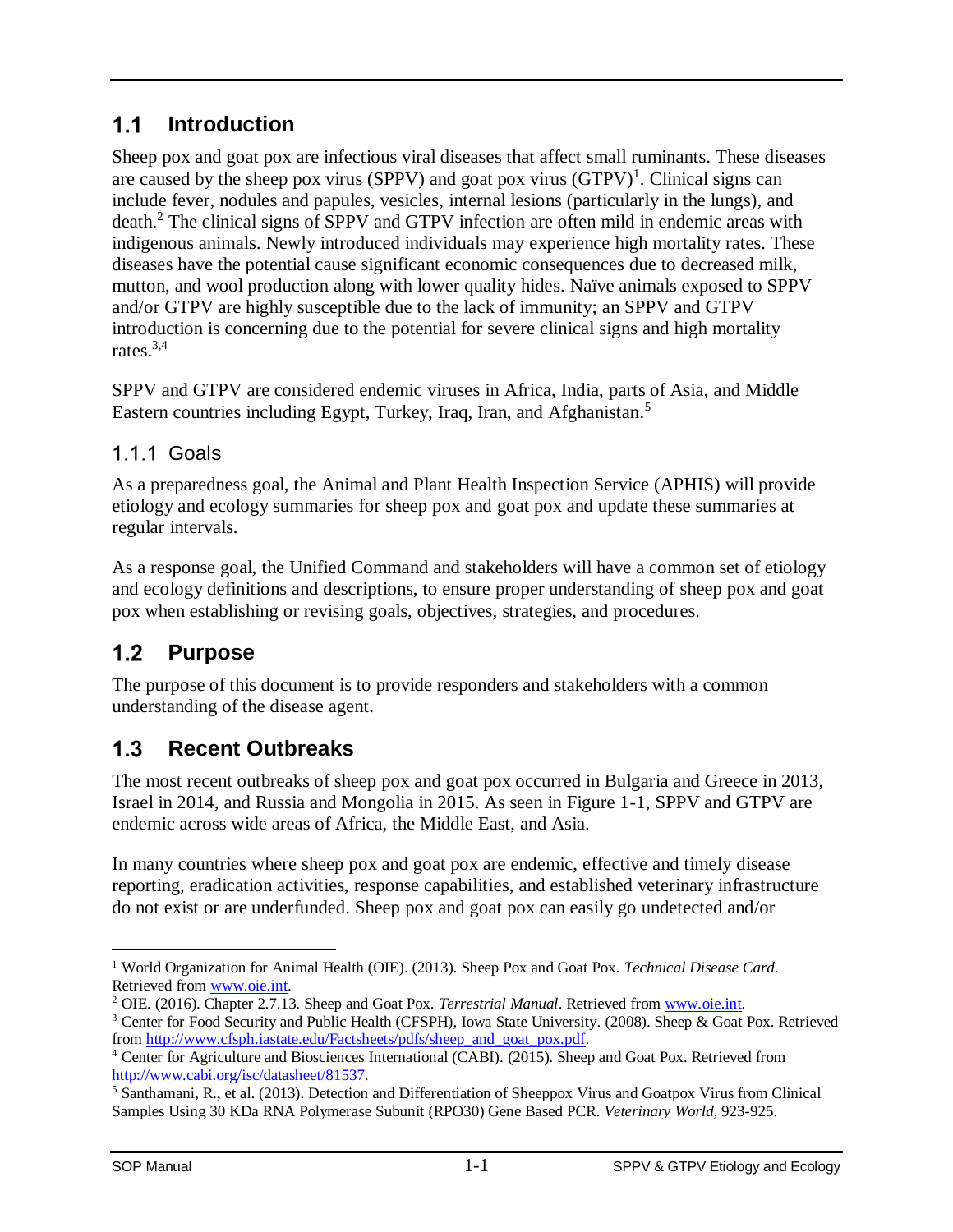unreported. These factors can foster the persistence of sheep pox and goat pox in these endemic areas. <sup>6</sup>





#### <span id="page-5-0"></span>**Etiology**  $1.4$

### <span id="page-5-1"></span>1.4.1 Virus Characteristics

According to the International Committee on Taxonomy of Viruses, these diseases have the following characteristics:

- Family: *Poxviridae*
- Genus: *Capripox,* containing three species:
	- Goat pox virus (GTPV)
	- $\blacksquare$  Sheep pox virus (SPPV)
	- **Lumpy skin disease virus (LSDV)**

Sheep pox and goat pox are closely related to lumpy skin disease, which affects cattle. There is ongoing research determining the genetic relationship between these three viruses; it is thought

 $\overline{a}$ <sup>6</sup> European Food Safety Authority (EFSA). (2015). Scientific Opinion on Lumpy Skin Disease. EFSA Panel on Animal Health and Welfare (AHAW). *EFSA Journal*, *13*(1): 3986.

<sup>&</sup>lt;sup>7</sup> OIE. (2015). Disease Timelines. Retrieved from [http://www.oie.int/wahis\\_2/public/wahid.php/Wahidhome/Home.](http://www.oie.int/wahis_2/public/wahid.php/Wahidhome/Home)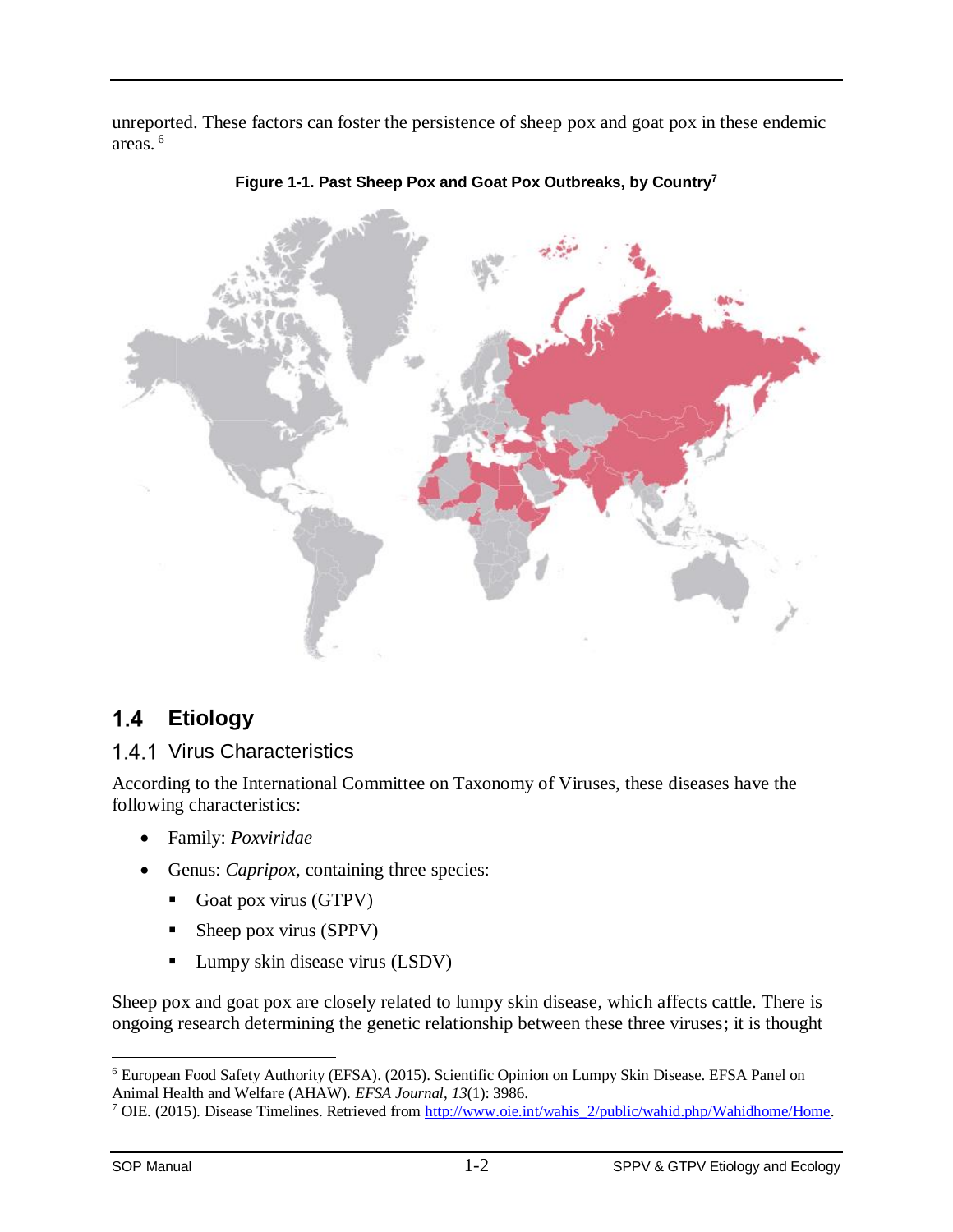that goat pox and lumpy skin disease are more closely related. <sup>8</sup> All sheep pox and goat pox genes are found within the lumpy skin disease genome.<sup>9</sup>

### <span id="page-6-0"></span>1.4.2 Genus Characteristics

Capripoxviruses are double-stranded DNA viruses containing around 150 kilobase pairs and are relatively large (230–260 nm). They are brick- or oval-shaped with enveloped capsids. GTPV and SPPV share at least 147 genes. Strains of GTPV, SPPV, and LSDV are up to 96 percent similar.<sup>10,11</sup> There is no evidence that LSDV can cause disease in sheep and goats.

#### <span id="page-6-1"></span> $1.5$ **Ecology**

#### <span id="page-6-2"></span>1.5.1 Susceptible Species

- Sheep (*ovia aries*), and
- goats (*capra hircus*).

SPPV isolates cause disease primarily in sheep while GTPV isolates cause disease primarily in goats. Some SPPV and GTPV isolates can cause serious disease in both species. The Kenyan isolate, Yemen isolate, and Oman sheep isolate cause disease in both sheep and goats. To-date, Middle Eastern and Indian isolates only affect goats.

### <span id="page-6-3"></span>1.5.2 Reservoirs

There is no known wild reservoir for these viruses.

### <span id="page-6-4"></span>1.5.3 Introduction and Transmission of Sheep Pox and Goat Pox Virus

Once infected, the viruses are present in saliva, nasal and conjunctival secretions, milk, urine, feces, and skin lesions under scabs. Respiratory transmission is the most common mode of introduction of sheep pox and goat pox. Contact with open wounds or mucous membranes (especially where ulcers exist) are other routes of transmission. Vertical transmission from ewe to lamb or doe to kid in-utero has been reported.<sup>12</sup> Viral transmission via semen or embryos is unknown.<sup>13</sup>

Fomites, insects (e.g. stable flies, *Stomoxys calcitrans*), and aerosols containing pox scab particles are additional modes of transmission. In some flies, these viruses have survived for up

<sup>12</sup> Ethiopia Sheep and Goat Productivity Improvement Program (ESGPIP). (2009). Technical Bulletin No. 29, Sheep and Goat Pox: Causes, Prevention and Treatment. Retrieved from [http://www.esgpip.org/PDF/technical%20bulletin%20no.29.pdf.](http://www.esgpip.org/PDF/technical%20bulletin%20no.29.pdf)

 $\overline{a}$ <sup>8</sup> CFSPH, Iowa State University. (2008). Sheep & Goat Pox. Retrieved from

[http://www.cfsph.iastate.edu/Factsheets/pdfs/sheep\\_and\\_goat\\_pox.pdf.](http://www.cfsph.iastate.edu/Factsheets/pdfs/sheep_and_goat_pox.pdf)

<sup>9</sup> Tulman, E. R., et al. (2002). The Genomes of Sheeppox and Goatpox Viruses. *Journal of Virology*, *76*(12): 6054-6061.

<sup>10</sup> Tulman, E. R., et al. (2002). The Genomes of Sheeppox and Goatpox Viruses. *Journal of Virology, 76*(12): 6054-6061.

<sup>11</sup> EFSA. (2015). Scientific Opinion on Lumpy Skin Disease. EFSA Panel on AHAW. *EFSA Journal*, *13*(1): 3986.

<sup>&</sup>lt;sup>13</sup> CABI. (2015). Sheep and Goat Pox. Retrieved from [http://www.cabi.org/isc/datasheet/81537.](http://www.cabi.org/isc/datasheet/81537)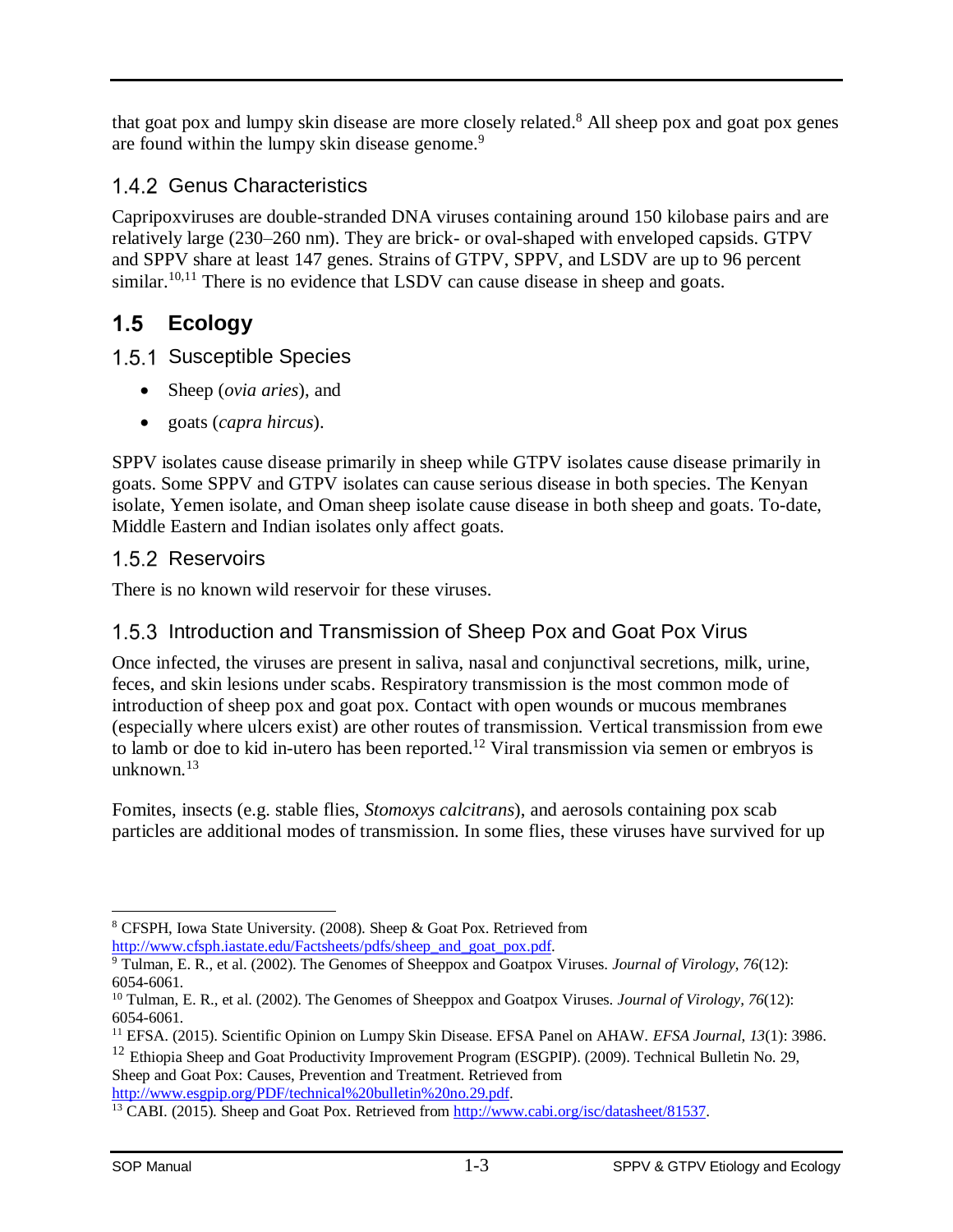to 4 days in laboratory settings.<sup>14</sup> Furthermore, SPPV and GTPV can stay in wool and animal hair for up to 3 months and up to 6 months in sheep pens.<sup>15</sup>

### <span id="page-7-0"></span>1.5.4 Incubation and Infectious Periods

Incubation periods for sheep pox and goat pox are variable. Typically, the incubation period ranges from four to 21 days, but is usually one or two weeks. <sup>16</sup> The World Organization for Animal Health (OIE) *Terrestrial Animal Health Code* (2016) gives the incubation period as 21 days. 17

About a week after clinical signs develop, sheep and goats are the most contagious, as antibodies have yet to develop. After two weeks, viral shedding drastically decreases. Sheep that were infected experientially have shed virus for one to two months.<sup>18</sup>

### <span id="page-7-1"></span>1.5.5 Morbidity and Mortality

Morbidity and mortality in sheep and goats depends on the breed, level of immunity, and previous exposure to sheep pox or goat pox, the age of the animal, and the strain of the virus. In endemic areas, mild infections are common in healthy, adult individuals. Mortality can reach up to 100 percent in newly introduced exotic sheep or goats, young lambs and kids, lactating females, animals with weekend immune system, or those living in an area that hasn't experienced SPPV and GTPV infections in some time. In flocks with reoccurring sheep pox and goat pox infections, morbidity rates can vary from 1–75 percent, but mortality is almost always less than 10 percent.<sup>19</sup> Infection results in robust and long-lasting immunity.<sup>20</sup>

### <span id="page-7-2"></span>1.5.6 Clinical Signs

Infection can give rise to a wide variety of clinical signs that may vary according to the breed, animal's age, immunity, and stress level.<sup>21</sup> Infection often starts with a fever, followed by the formation of red macules 1 to 5 days later. The macules develop into 0.5–1.5 cm hard papules (raised lesions) that become depressed, gray, and necrotic, surrounded by an excess of blood. Animals are most infectious right when these papules appear and before sufficient antibodies are created. Lesions can develop on over half of the skin's surface although some infections are mild and can be easily missed. Scabs form over areas that are necrotic. In animals with heavy wool, the lesions can be easier to find by palpation than visual inspection.

 $\overline{a}$ <sup>14</sup> Mellor P. S., Kitching R. P., and Wilkinson P. J. (1987). Mechanical transmission of capripox virus and African swine fever virus by *Stomoxys calcitrans*. *Research in Veterinary Science*, *43*(1): 109-12. <sup>15</sup> USDA APHIS. (n.d.). Sheep Pox and Goat Pox Factsheet. Retrieved from

[https://aglearn.usda.gov/customcontent/APHIS/Disposal/FAD/images/sheepGoatPoxFactsheet.pdf.](https://aglearn.usda.gov/customcontent/APHIS/Disposal/FAD/images/sheepGoatPoxFactsheet.pdf) <sup>16</sup> CFSPH, Iowa State University. (2008). Sheep & Goat Pox. Retrieved from [http://www.cfsph.iastate.edu/Factsheets/pdfs/sheep\\_and\\_goat\\_pox.pdf.](http://www.cfsph.iastate.edu/Factsheets/pdfs/sheep_and_goat_pox.pdf)

<sup>17</sup> OIE. (2016). Article 14.9.1: General Provisions. *Terrestrial Animal Health Code.* Retrieved from [www.oie.int.](http://www.oie.int/) <sup>18</sup> CFSPH, Iowa State University. (2008). Sheep & Goat Pox. Retrieved from

[http://www.cfsph.iastate.edu/Factsheets/pdfs/sheep\\_and\\_goat\\_pox.pdf.](http://www.cfsph.iastate.edu/Factsheets/pdfs/sheep_and_goat_pox.pdf)

<sup>&</sup>lt;sup>19</sup> CABI. (2015). Sheep and Goat Pox. Retrieved from [http://www.cabi.org/isc/datasheet/81537.](http://www.cabi.org/isc/datasheet/81537) <sup>20</sup> USDA APHIS. (n.d.). Sheep Pox and Goat Pox Factsheet. Retrieved from

[https://aglearn.usda.gov/customcontent/APHIS/Disposal/FAD/images/sheepGoatPoxFactsheet.pdf.](https://aglearn.usda.gov/customcontent/APHIS/Disposal/FAD/images/sheepGoatPoxFactsheet.pdf)

<sup>21</sup> OIE. (2013). Sheep Pox and Goat Pox. *Technical Disease Card*. Retrieved fro[m www.oie.int.](http://www.oie.int/)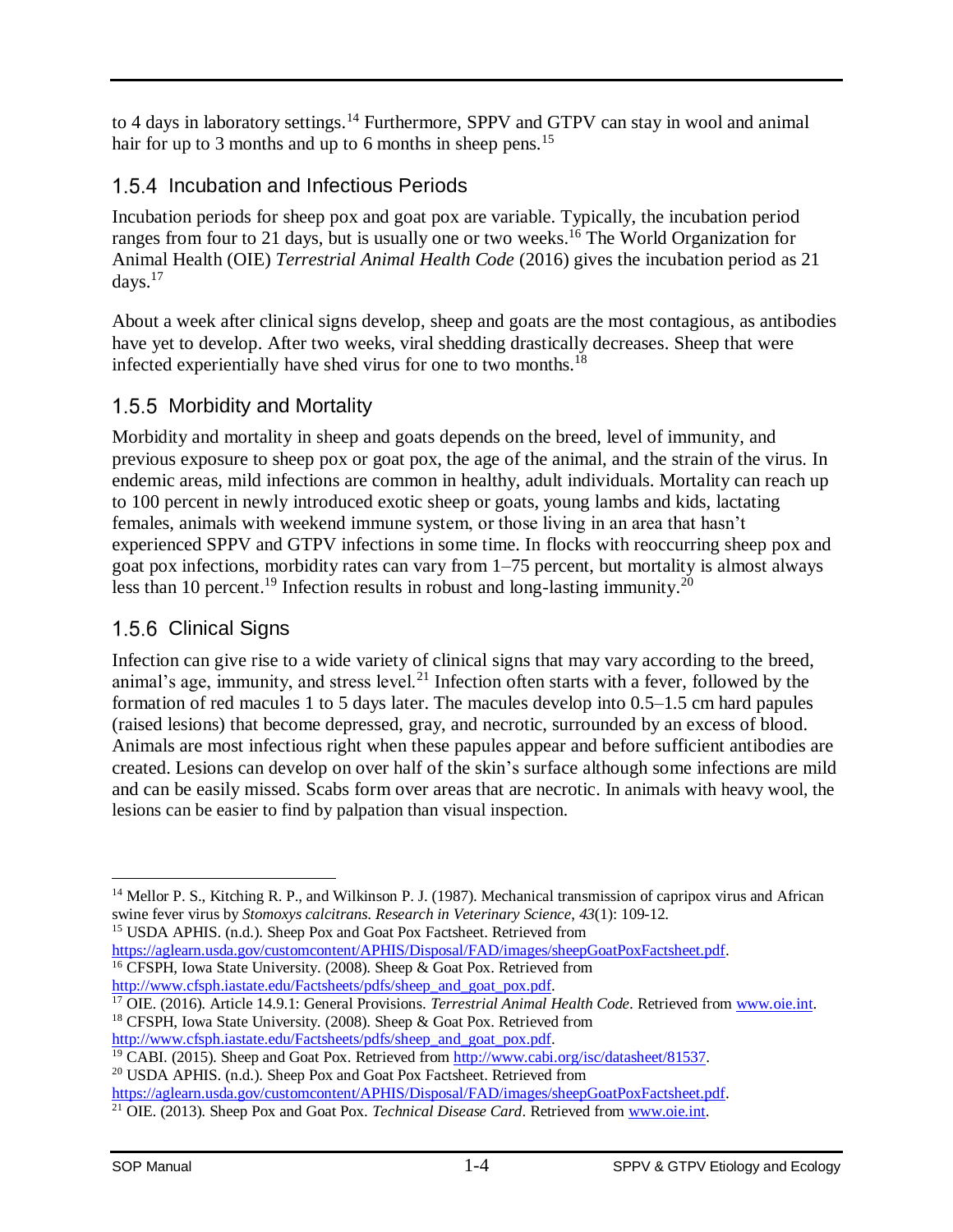Sheep pox and goat pox can affect the digestive, respiratory, urinary systems as well. Systemic signs may include conjunctivitis, rhinitis, enlargement of the lymph nodes, depression, anorexia, and edema. Lung lesions can cause labored breathing. The mucous membranes can become necrotic and animals may develop nasal or ocular discharge. Secondary bacterial infections are common and death can occur at any stage of the disease. Non-native animals may die before distinctive lesions are present.<sup>22</sup> Sheep usually present with more severe clinical signs than goats.<sup>23</sup> Recovery is slow and scars are often left on the hides of animals.<sup>24</sup>

### <span id="page-8-0"></span>1.5.7 Humans and Sheep Pox and Goat Pox Viruses

Sheep pox and goat pox viruses do not infect humans.<sup>25</sup>

#### <span id="page-8-1"></span>1.5.8 Diagnostics

#### <span id="page-8-2"></span>1.5.8.1 Differential Diagnosis

Sheep pox and goat pox should be suspected in animals with skin lesions, fever, and enlarged lymph nodes. Mild forms of SPPV and GTPV may be confused for:

- contagious ecthyma (contagious pustular dermatitis, orf),
- insect bites,
- bluetongue,
- peste des petits ruminants,
- photosensitization/urticaria,
- dermatophilosis,
- parasitic pneumonia,
- caseous lymphadenitis, or
- mange (for example, psoroptic mange/sheep scab).<sup>26</sup>

### <span id="page-8-3"></span>1.5.8.2 Laboratory Tests

Capripoxviruses are readily distinguishable in the laboratory from other poxviruses that cause similar clinical sings in ruminants, making electron microscopy a reliable method for early identification. Histopathology will also show distinguishable characteristics such as edema, vasculitis, and cellular infiltration.

SPPV, GTPV and LSDV cannot be differentiated from each other by serological tests. Therefore, serum neutralization test (SNT), fluorescent antibody test (FAT), indirect fluorescent antibody

 $\overline{a}$ <sup>22</sup> USDA APHIS. (n.d.). Sheep Pox and Goat Pox Factsheet. Retrieved from

[https://aglearn.usda.gov/customcontent/APHIS/Disposal/FAD/images/sheepGoatPoxFactsheet.pdf.](https://aglearn.usda.gov/customcontent/APHIS/Disposal/FAD/images/sheepGoatPoxFactsheet.pdf)

<sup>&</sup>lt;sup>23</sup> CABI. (2015). Sheep and Goat Pox. Retrieved from [http://www.cabi.org/isc/datasheet/81537.](http://www.cabi.org/isc/datasheet/81537)

<sup>&</sup>lt;sup>24</sup> USDA APHIS. (n.d.). Sheep Pox and Goat Pox Factsheet. Retrieved from

[https://aglearn.usda.gov/customcontent/APHIS/Disposal/FAD/images/sheepGoatPoxFactsheet.pdf.](https://aglearn.usda.gov/customcontent/APHIS/Disposal/FAD/images/sheepGoatPoxFactsheet.pdf)

<sup>25</sup> EFSA. (2015). Scientific Opinion on Sheep and Goat Pox. EFSA Panel on AHAW. *EFSA Journal*, *12*(11): 3885

<sup>26</sup> OIE. (2013). Sheep Pox and Goat Pox. *Technical Disease Card*. Retrieved fro[m www.oie.int.](http://www.oie.int/)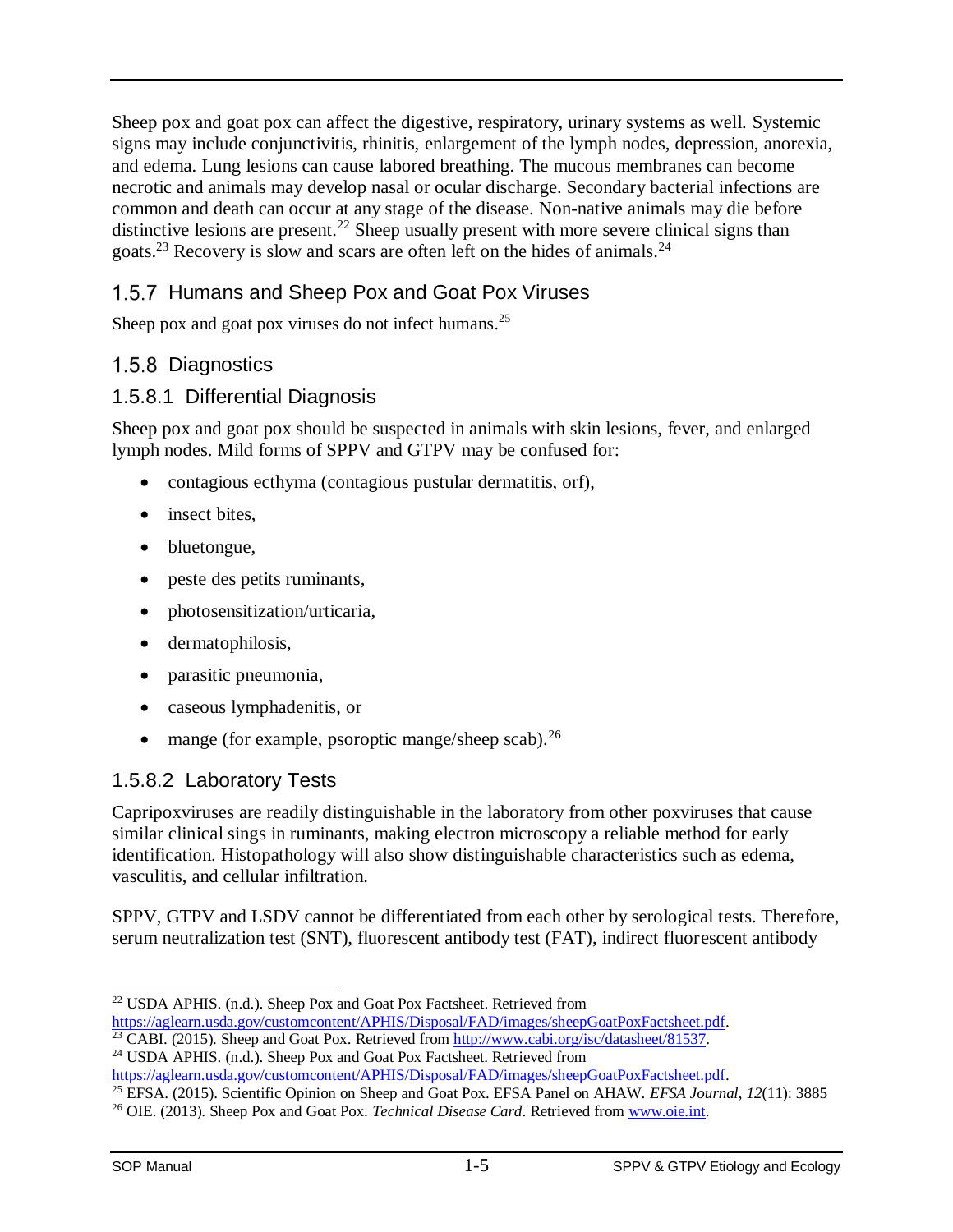test (IFAT), and agar gel immunodiffusion (AGID) will not be able to distinguish between the three capripoxviruses.<sup>27</sup>

Sheep pox and goat pox are not serologically distinguishable due to their almost identical genomes. In order to make a definitive diagnosis, SPPV and GTPV can be isolated in lamb testis, sheep or goat kidney cell cultures, and sheep, goat, or bovine cell lines. Immunofluorescence, immunoperoxidase staining, nucleic acid recognition methods, and polymerase chain reaction (PCR) assays can distinguish the agent as a capripoxvirus, but not by specific species. If PCR is used alongside a restriction fragment length polymorphism (RFLP) assay, it may be possible to identify whether SPPV or GTPV is responsible.

Other immunological methods can differentiate capripoxviruses from other poxviruses, such as AGID (cannot distinguish between capripox and contagious pustular dermatitis [orf]), enzymelinked immunosorbent assays (ELISAs), Western blot analysis, counter-immuno-electrophoresis, latex agglutination, and indirect agglutination tests (reverse-phase passive hemagglutination, coagglutination, passive hemagglutination and spot agglutination).<sup>28,29</sup>

#### <span id="page-9-0"></span> $1.6$ **Environmental Persistence of Sheep Pox and Goat Pox Viruses**

The OIE states the following about the resistance of sheep pox and goat pox viruses to physical and chemical action. 30

- Temperature: Susceptible to 56°C/2 hours; 65°C/30 minutes. Some isolates inactivated at 56°C/60 minutes.
- pH: Susceptible to highly alkaline or acid pH (hydrochloric or sulphuric acid at 2 percent for 15 minutes).
- Chemicals/disinfectants: Inactivated by phenol (2 percent) in 15 minutes. Sensitive to detergents, e.g., sodium dodecyl sulphate. Sensitive to ether (20 percent), chloroform, formalin (1 percent), and sodium hypochlorite (2–3 percent), iodine compounds (1:33 dilution), Virkon® 2 percent, quarternary ammonium compounds 0.5 percent.
- Survival: Susceptible to sunlight, but remains viable in wool/hair/fleece and dry scabs on skin for up to 3 months. Persists in unclean shaded pens for as long as 6 months. Survives drying and freeze—thaw cycles, but infectivity may be reduced.

#### <span id="page-9-1"></span> $1.7$ **Vaccination**

Live and inactivated virus vaccines are available (however, not licensed for use in the United States).<sup>31</sup> Because of the close similarity of capripoxvirus strains, natural infection or vaccination

 $\overline{a}$ <sup>27</sup> EFSA. (2015). Scientific Opinion on Lumpy Skin Disease. EFSA Panel on AHAW. *EFSA Journal*, *13*(1): 3986.

<sup>28</sup> OIE. (2016). Chapter 2.7.13. Sheep and Goat Pox. *Terrestrial Manual*. Retrieved from [www.oie.int.](http://www.oie.int/) <sup>29</sup> CFSPH, Iowa State University. (2008). Sheep & Goat Pox. Retrieved from [http://www.cfsph.iastate.edu/Factsheets/pdfs/sheep\\_and\\_goat\\_pox.pdf.](http://www.cfsph.iastate.edu/Factsheets/pdfs/sheep_and_goat_pox.pdf)

<sup>30</sup> OIE. (2013). Sheep Pox and Goat Pox. *Technical Disease Card*. Retrieved fro[m www.oie.int.](http://www.oie.int/)

<sup>31</sup> USDA. (2016). Veterinary Biological Products. Retrieved from

[https://www.aphis.usda.gov/animal\\_health/vet\\_biologics/publications/CurrentProdCodeBook.pdf.](https://www.aphis.usda.gov/animal_health/vet_biologics/publications/CurrentProdCodeBook.pdf)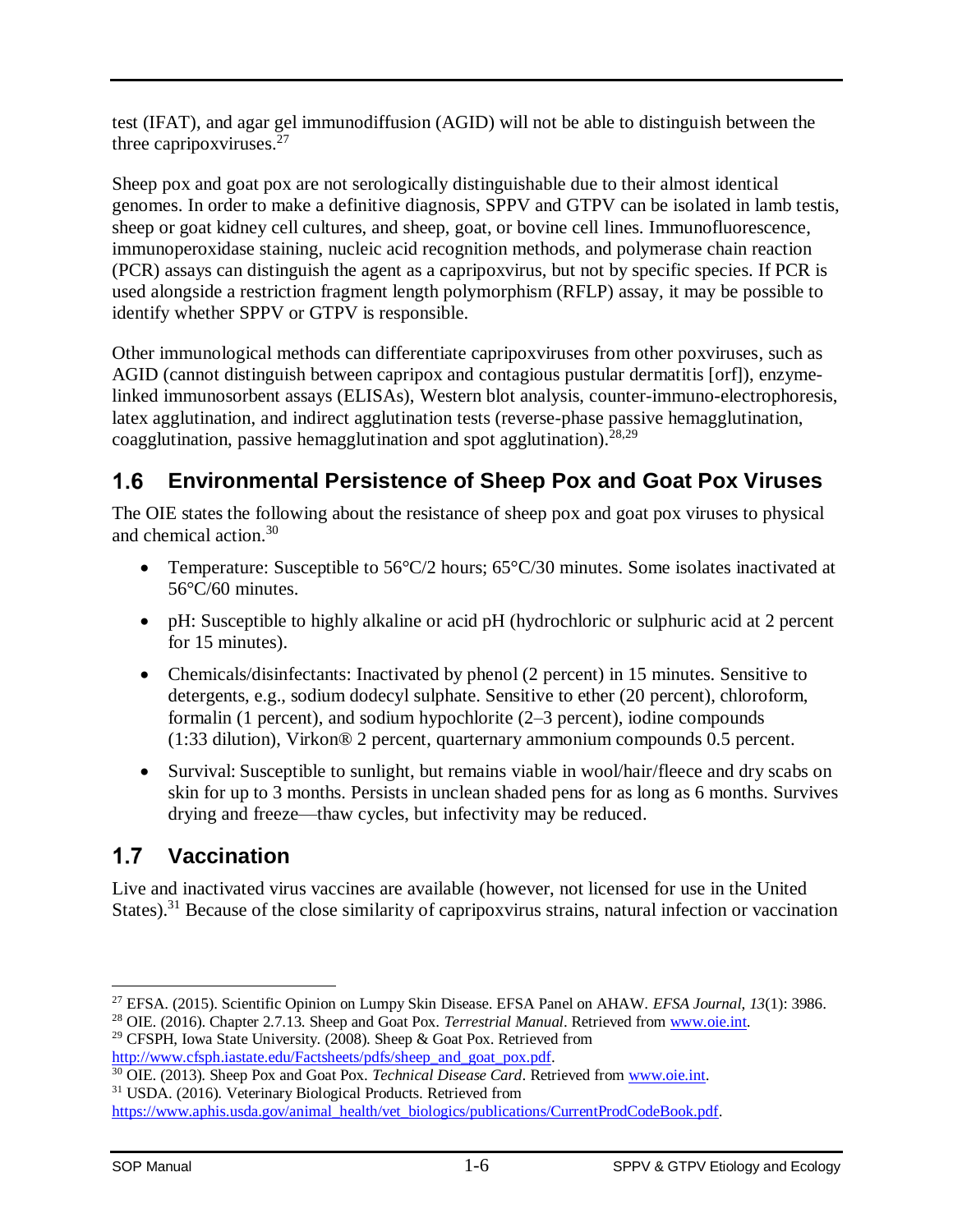gives individuals immunity between strains.<sup>32</sup> Inactivated vaccines are less effective than live and only provide temporary protection against capripoxviruses, while live vaccines may last up to two years.<sup>33</sup>

In countries such as Iran, India, and Turkey, mixed flocks consisting of both sheep and goats are common. Certain strains of sheep pox and goat pox may only give rise to visible signs in one species while the other is also infected, but has mild or absent clinical signs. Thus, it is desirable to vaccinate in endemic countries with a vaccine that can be used in both sheep and goats.<sup>34</sup>

#### <span id="page-10-0"></span> $1.8$ **Conclusion**

Sheep pox and goat pox are considered foreign animal diseases (FADs) in the United States and are notifiable to the OIE. Since fomites and animal products can spread disease, quarantines, movement control, and rapid stamping-out followed by effective cleaning and disinfection are critical in controlling the spread of capripoxviruses. Specific response activities are not further described in the document; further work (with all stakesholders) is needed to develop effective procedures for reesponding to an introduction of SPPV/GTPV into the United States. Additionally, biosecurity is critical to prevent introduction in naïve herds. New animals being introduced to a herd should always be quarantined prior to adding them to existing flocks. To prevent re-infection, infected flocks and sick animals are typically quarantined for a minimum of 45 days after recovery from clinical signs.<sup>35</sup>

The long tradition of husbandry and free trade in areas of African, Asia, and Eastern Europe mean that animals intermingle and often go unmonitored. Without well-established veterinary services or surveillance systems, controlling sheep pox and goat pox can be difficult in these areas. Political crises and drought can further disrupt national efforts towards eradication.<sup>36,37,38</sup>

 $\overline{a}$ 

<sup>32</sup> Kitching, R.P. (2003). Vaccines for Lumpy Skin Disease, Sheep Pox and Goat Pox. *Developmental Biology*, 114:  $161 - 167.$ 

<sup>33</sup> OIE. (2016). Chapter 2.7.13. Sheep and Goat Pox. *Terrestrial Manual*. Retrieved from [www.oie.int.](http://www.oie.int/)

<sup>&</sup>lt;sup>34</sup> Sadri, R. and Fallahi, R. (2009). A new approach to develop a vaccine against capripox infection in sheep and goats using a new strain of sheep pox virus in Iran. *International Journal of Veterinary Research*, *4*(4): 221-224. <sup>35</sup> CFSPH, Iowa State University. (2008). Sheep & Goat Pox. Retrieved from [http://www.cfsph.iastate.edu/Factsheets/pdfs/sheep\\_and\\_goat\\_pox.pdf.](http://www.cfsph.iastate.edu/Factsheets/pdfs/sheep_and_goat_pox.pdf)

<sup>&</sup>lt;sup>36</sup> CFSPH, Iowa State University. (2008). Sheep & Goat Pox. Retrieved from

[http://www.cfsph.iastate.edu/Factsheets/pdfs/sheep\\_and\\_goat\\_pox.pdf.](http://www.cfsph.iastate.edu/Factsheets/pdfs/sheep_and_goat_pox.pdf)

<sup>37</sup> CABI. (2015). Sheep and Goat Pox. Retrieved from [http://www.cabi.org/isc/datasheet/81537.](http://www.cabi.org/isc/datasheet/81537)

<sup>38</sup> Carter, G. R., Wise, D. J., and Flores, E.F. (2005). A Concise Review of Veterinary Virology. Retrieved from <http://www.libyanvet.com/concisereviewofveterinaryvirology.htm.>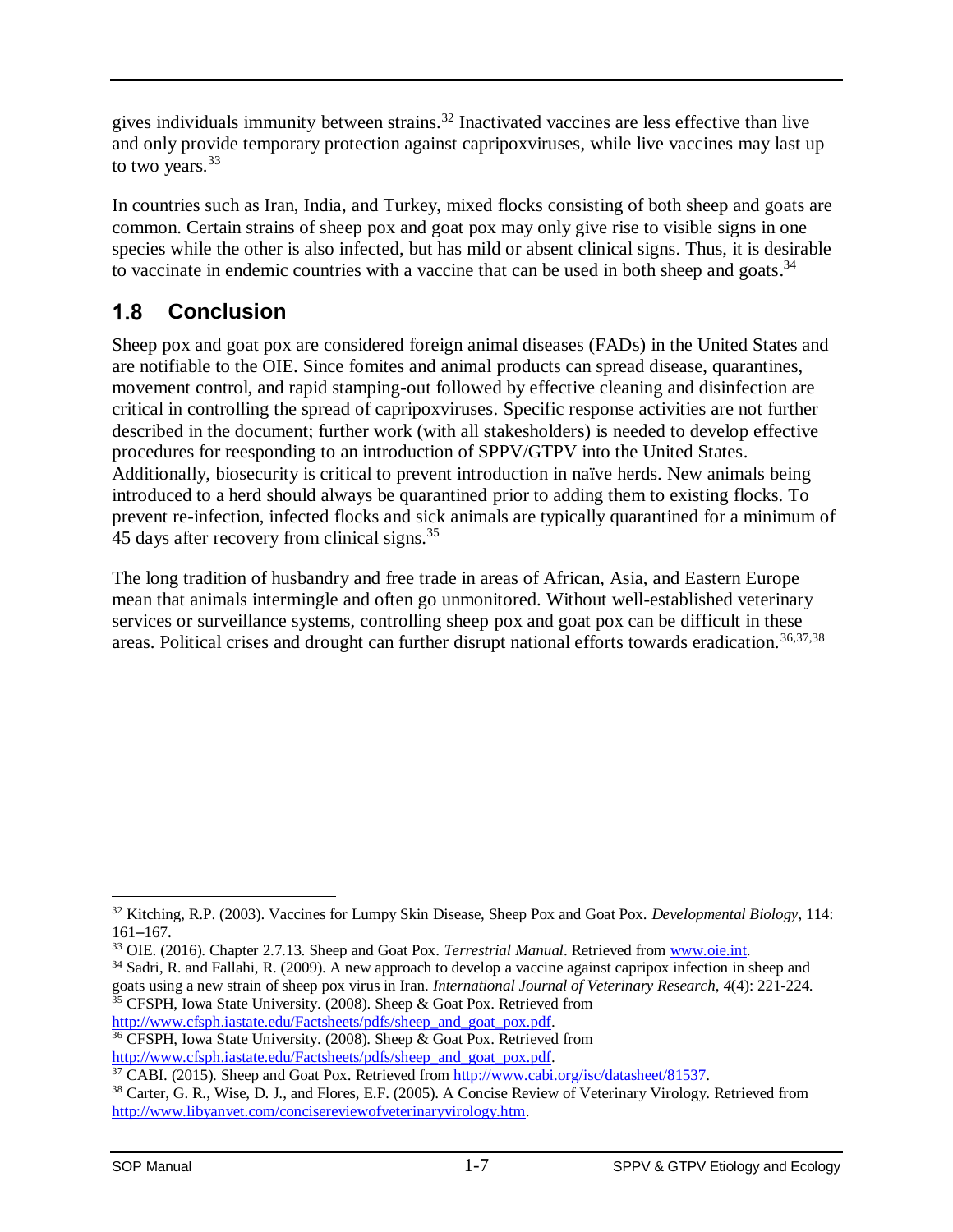## <span id="page-11-0"></span>**Attachment 1.A References and Resources**

- Carter, G. R., Wise, D. J., and Flores, E.F. (2005). A Concise Review of Veterinary Virology. Retrieved from [http://www.libyanvet.com/concisereviewofveterinaryvirology.htm.](http://www.libyanvet.com/concisereviewofveterinaryvirology.htm)
- Centre for Agriculture and Biosciences International (CABI). (2015). Sheep and Goat Pox. Retrieved from [http://www.cabi.org/isc/datasheet/81537.](http://www.cabi.org/isc/datasheet/81537)
- Center for Food Security and Public Health (CFSPH), Iowa State University. (2008). Sheep & Goat Pox. Retrieved from [http://www.cfsph.iastate.edu/Factsheets/pdfs/sheep\\_and\\_goat\\_pox.pdf.](http://www.cfsph.iastate.edu/Factsheets/pdfs/sheep_and_goat_pox.pdf)
- Ethiopia Sheep and Goat Productivity Improvement Program (ESGPIP). (2009). Technical Bulletin No.29, Sheep and Goat Pox: Causes, Prevention and Treatment. Retrieved from [http://www.esgpip.org/PDF/technical%20bulletin%20no.29.pdf.](http://www.esgpip.org/PDF/technical%20bulletin%20no.29.pdf)
- European Food Safety Authority (EFSA). (2015). Scientific Opinion on Lumpy Skin Disease. EFSA Panel on Animal Health and Welfare (AHAW). *EFSA Journal*, *13*(1): 3986.
- European Food Safety Authority (EFSA). (2014). Scientific Opinion on Sheep and Goat Pox. EFSA Panel on Animal Health and Welfare (AHAW). *EFSA Journal*, *12*(11): 3885.
- Kitching, R.P. (2003). Vaccines for Lumpy Skin Disease, Sheep Pox and Goat Pox. *Developmental Biology*, 114: 161-167.
- Mellor P. S., Kitching R. P., and Wilkinson P. J. (1987). Mechanical transmission of capripox virus and African swine fever virus by *Stomoxys calcitrans*. *Research in Veterinary Science 43*(1): 109-12.
- Sadri, R. and Fallahi, R. (2009). A new approach to develop a vaccine against capripox infection in sheep and goats using a new strain of sheep pox virus in Iran. *International Journal of Veterinary Research*, *4*(4): 221-224.
- Santhamani, R., R. Yogisharadhya, G. Venkatesan, S. B. Shivachandra, A. B. Pandey, and M. A. Ramakrishnan. (2013). Detection and Differentiation of Sheeppox Virus and Goatpox Virus from Clinical Samples Using 30 KDa RNA Polymerase Subunit (RPO30) Gene Based PCR. *Veterinary World*, 923-925.
- Tulman, E. R., C. L. Afonso, Z. Lu, L. Zsak, J.-H. Sur, N. T. Sandybaev, U. Z. Kerembekova, V. L. Zaitsev, G. F. Kutish, and D. L. Rock. (2002). The Genomes of Sheeppox and Goatpox Viruses. *Journal of Virology*, *76*(12): 6054-6061.
- USDA. (2016). Veterinary Biological Products. Retrieved from [https://www.aphis.usda.gov/animal\\_health/vet\\_biologics/publications/CurrentProdCodeBook](https://www.aphis.usda.gov/animal_health/vet_biologics/publications/CurrentProdCodeBook.pdf) [.pdf.](https://www.aphis.usda.gov/animal_health/vet_biologics/publications/CurrentProdCodeBook.pdf)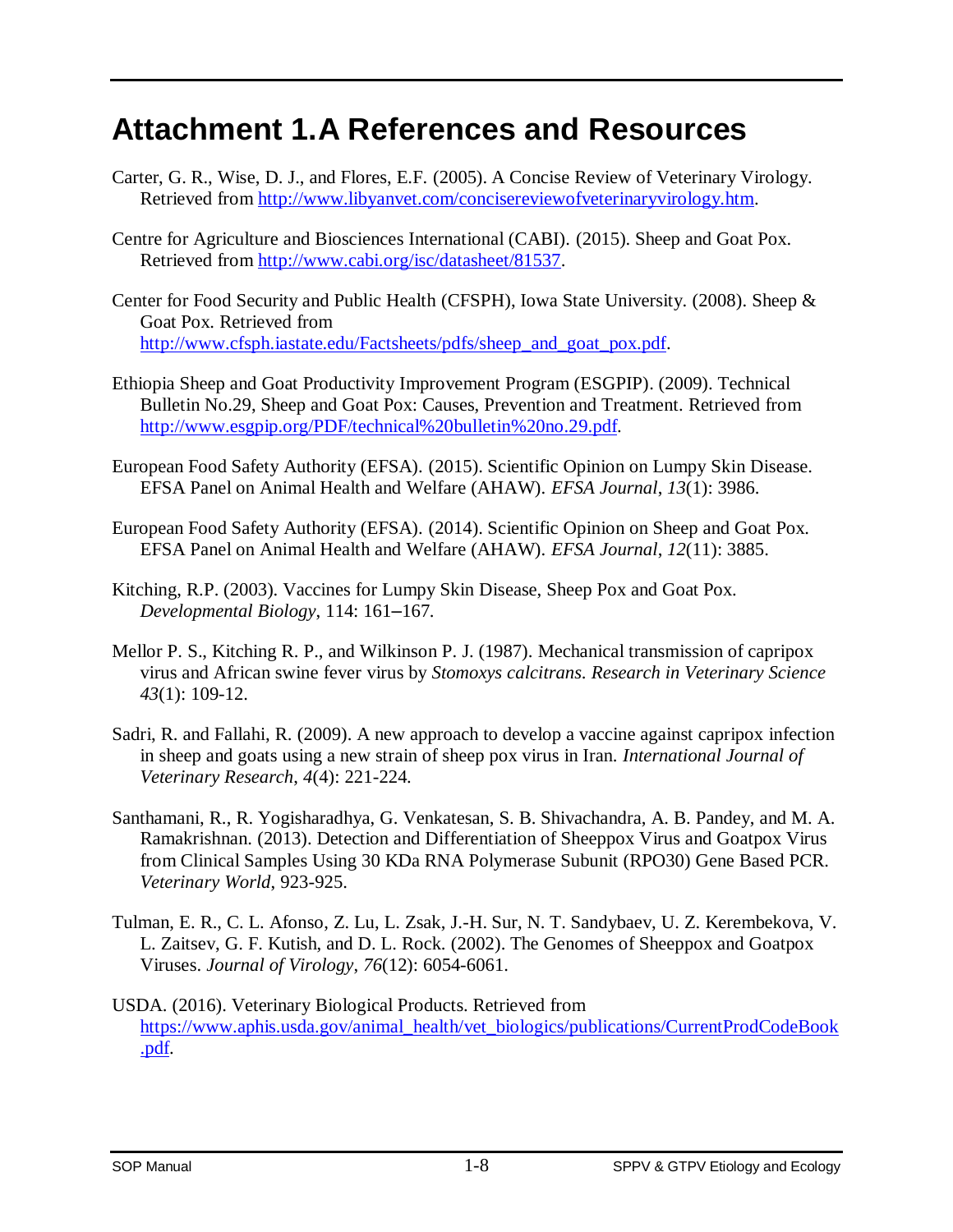- USDA APHIS. (n.d.). Sheep Pox and Goat Pox Factsheet. Retrieved from [https://aglearn.usda.gov/customcontent/APHIS/Disposal/FAD/images/](https://aglearn.usda.gov/customcontent/APHIS/Disposal/FAD/images/sheepGoatPoxFactsheet.pdf)  [sheepGoatPoxFactsheet.pdf.](https://aglearn.usda.gov/customcontent/APHIS/Disposal/FAD/images/sheepGoatPoxFactsheet.pdf)
- World Health Organization (OIE). (2013). Sheep Pox and Goat Pox. *Technical Disease Card*. Retrieved from [www.oie.int.](http://www.oie.int/)
- World Health Organization (OIE). (2015). Disease Timelines. Retrieved from [http://www.oie.int/wahis\\_2/public/wahid.php/Wahidhome/Home.](http://www.oie.int/wahis_2/public/wahid.php/Wahidhome/Home)
- World Health Organization (OIE). (2016). Article 14.9.1: General Provisions. *Terrestrial Animal Health Code.* Retrieved from [www.oie.int.](http://www.oie.int/)
- World Health Organization (OIE). (2016). Article 14.9.1: General Provisions. *Terrestrial Animal Health Code.* Retrieved from [www.oie.int.](http://www.oie.int/)
- World Health Organization (OIE). (2016). Chapter 2.7.13. Sheep and Goat Pox. *Terrestrial Manual*. Retrieved from [www.oie.int.](http://www.oie.int/)